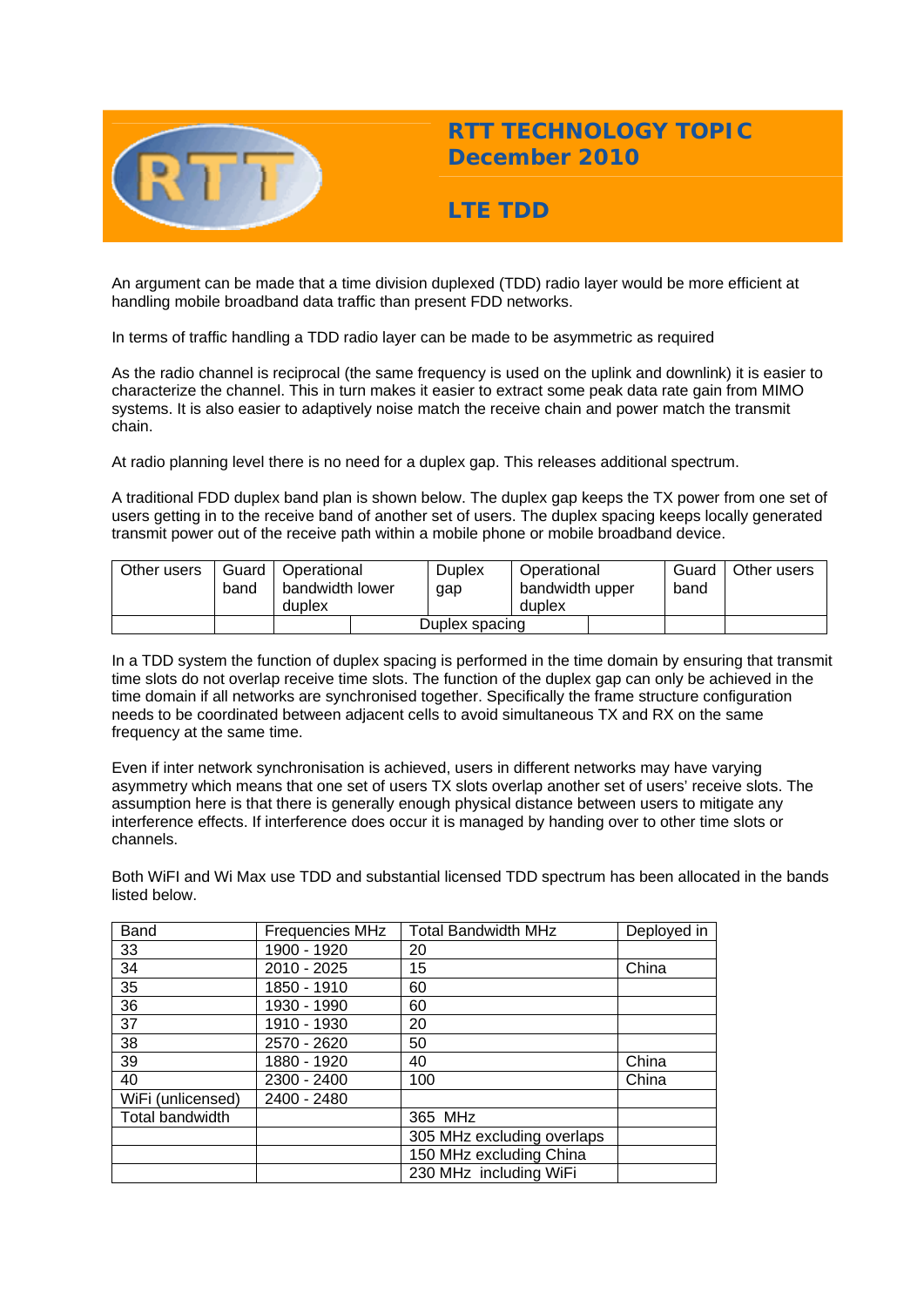China has pursued its own standards with **TD SCDMA** and band allocation policy with Band 34 at 2010 to 2025 MHz, Band 39 at 1880 to 1920 MHz and Band 40 at 2300 to 2400 MHz. The assumption is that TDD LTE would also be supported as an option in Bands 38, 39 and 40.

China is one of the few countries with sufficient market scale to support a nationally specific standard and nationally specific band allocations. However this does not necessarily mean it's a particularly good idea.

Generally it can be stated that non standard standards and non standard spectral allocations have hampered the pace of past progress. The decision by Japanese regulators in the late 80's/ early 1990's to introduce PHS (an alternative to DECT and the UK's ill fated CT2 cordless standard) and PDC, a non standard implementation of GSM into non standard spectrum at 800 and 1500 MHz was designed to create a protected internal market which could be used by local vendors to amortise R and D and provide the basis for innovation incubation.

In practice it proved hard to translate this innovation into global markets and the R and D opportunity cost made Japanese handset vendors and their supply chain less rather than more competitive internationally. Korean vendors have faced similar challenges from nationally specific mobile broadband and broadcast standardisation. This has introduced unnecessary opportunity cost without a proportionate market gain.

The decision might be justified on the assumption that TDD will become more dominant as a mobile broadband bearer but several caveats apply.

TDD does not work particularly well in large cells as additional time domain guard band needs to be introduced to avoid intersymbol interference between transmit and receive time slots.

TDD does not work particularly well in small cells as base stations and users within a cell radius are likely to be closer together and therefore more likely to create mutual interference. This will be particularly noticeable with more extreme duty cycles for example when some users require uplink rather than downlink asymmetry.

As a prior example of this, the three PHS networks deployed in Japan in the mid 1990's were not inter synchronised. PHS networks were also deployed in China Taiwan and Thailand but never gained a more international market footprint. This was partly due to the intersymbol interference issue but also due to the fundamental fact that TDD devices have poor sensitivity. Power in transmit devices does not disappear instantaneously and substantial residual power can still be visible within the RX time slots. This does not matter when the duty cycle is relatively light, for example in a basic GSM voice path where only one slot in 8 is transmitting. It certainly matters if the TX duty cycle is higher which in many mobile broadband cases it will be. If the asymmetry is changing rapidly over time the signalling bandwidth will also become disproportionate.

So in practice any theoretical gains available from TDD will disappear in implementation loss. TDD may provide higher headline peak data rates but the average data throughput will be lower. TDD next to a LTE FDD receive channel will also be particularly bad news both at network level, base station to base station, and in the user equipment receive path. Given that it is unlikely that FDD will disappear for the foreseeable future, most user equipment will need to be dual mode so any potential component savings, eliminating duplex filters for example, would not be possible. Although the RF specifications are similar they are not the same and will incur additional conformance test time and cost. As always the impact on user equipment cost and performance tends to get overlooked or ignored.

Even at a system level it is arguable whether there is any efficiency gain. The argument is that if the uplink is lightly loaded in an FDD system then valuable bandwidth is being wasted. However all that happens is that the noise floor at the e node B reduces. This improves the performance of all other FDD uplinks in the cell, reducing power drain for all users served by the cell site.

So you might ask why TDD appears to work so well in WiFi. The answer is that WiFi is only spectrally efficient and energy efficient because it is low power, 10 milliwatts of transmit power from the UE rather than 125 or 250 milliwatts in TDD LTE. The occupied channel bandwidth of WiFi at 2.4 GHz is 22 MHz with a channel spacing of 25 MHz within 80 MHz of operational bandwidth so that's three channels within 80 MHz. This is not in itself efficient. The efficiency comes from the channel reuse that is in turn a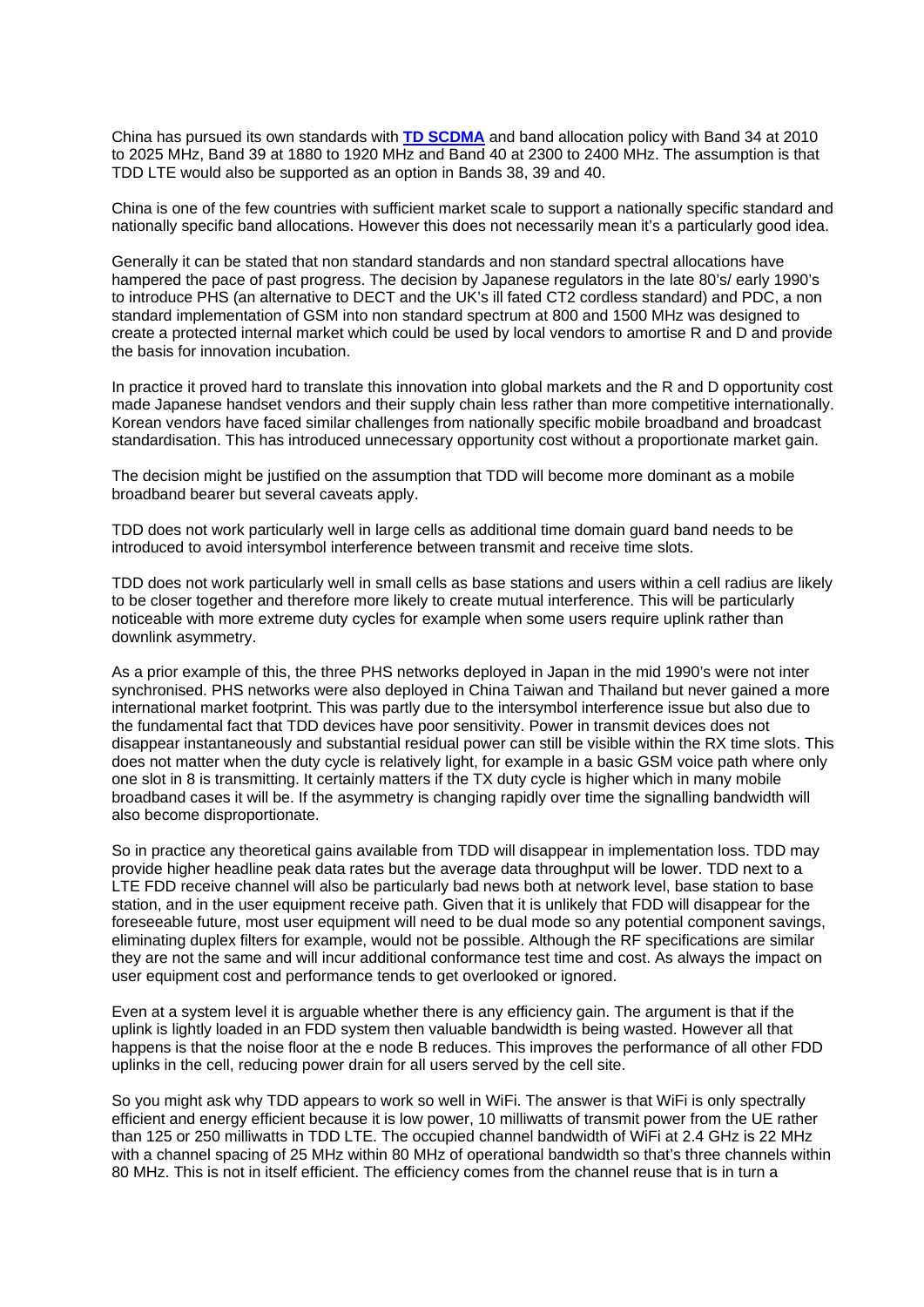function of the low transmit power. There is some trunking gain achievable from a 20 MHz channel but much of this disappears if bi directional differentiated quality of service needs to be supported.

It is hard to avoid the conclusion that TDD at least for general use within licensed spectrum is one of those technology cul de sacs that the industry has managed to drive into with no reverse gear engaged.

We would suggest the combination of reasons outlined above explain why wide area TDD Wimax networks are not performing as well as expected as offered traffic loading increases.

# **Other uses for LTE TDD – LTE ATG networks?**

However TDD could be useful for other things.

One option might be to provide an air to ground (ATG) link from commercial airliners to ground stations to backhaul in flight WiFi traffic. This is already done in the US using **[EVDO channels in the 800 MHz](http://www.aircell.com/)  [band for the uplink and downlink.](http://www.aircell.com/)** 

Given that terrestrial cellular antennas generally point sideways rather than upwards there are obvious opportunities to get vertical reuse of spectrum in a rather similar way to ATC networks **[\(discussed in last](http://www.rttonline.com/tt/TT2010_011.pdf)  [month's technology topic\)](http://www.rttonline.com/tt/TT2010_011.pdf)**

## **LTE R for railway communication systems?**

Alternatively some of the presently under utilised TDD bandwidth could be reused to provide track to train and passenger connectivity including backhaul to and from on train WiFi. Train to track communication has been a problematic application sector. 4 MHz of duplex channel allocation immediately below the 900 MHz cellular band was allocated to GSM R some years ago to be used by European train companies. GSM R takes the GSM physical layer and adds functionality such as priority, pre emption and group calling.

There has never been sufficient market volume to justify significant investment in user equipment and or network hardware which remains expensive when compared to standard GSM product and adoption has been frustratingly slow. Although TDD might not be considered ideal for fast moving trains with Doppler shift at 500 kmph this is in practice a highly predictable communications environment which can be accurately modelled. LTE R could be a plausible technology for track to train and could double up to provide customer connectivity. Present train WiFI systems backhaul over GPRS bearers but LTE TDD could provide significant additional bandwidth at relatively low cost. A paper on LTE R is available **[here.](http://www.cambridgewireless.co.uk/Presentation/Olivier%20Andre%20LTE_Cambridge%20091010%20%5BRead-Only%5D.pdf)**

### **Summary**

The industry has stumbled into allocating and auctioning TDD spectrum much of which will either never get used or will end up being used inefficiently. Not for the first time spectral allocation policy has been set and implemented without sufficient consideration of the practical technical limitations of the technology being deployed both in terms of wide area and local area broadband TDD connectivity.

More alarmingly there seems to be an emerging consensus that we need more rather than less TDD bandwidth in the superficial belief that TDD is somehow a more spectrally efficient and more energy efficient than FDD when handling highly asymmetric and or asynchronous data. There is minimal contemporary engineering evidence to support this view and much historical experience to suggest that the opposite is true. If something is not technically efficient it is unlikely to be commercially efficient.

LTE TDD might seem superficially attractive on the basis of apparent market potential in China but the opportunity costs of servicing one market are substantial – PHS and PDC in particular diluted Japanese vendor R and D effort just at the time when that effort needed to be focused on mainstream markets. Vendors with exposure to LTE TDD risk repeating that past mistake. The Chinese are nothing if not pragmatic and will drop TDD if better options are available (which they already are).

## **The opportunity – trains and boats and planes?**

TDD may however have other application opportunities where the radio layer can be shown to be both technically and commercially efficient. LTE ATG and LTE R may be two areas where application added value may be realisable in the longer term. Similarly TDD WiMax is being used with considerable success in environments such as off shore oil and marine, maritime and naval communication closely